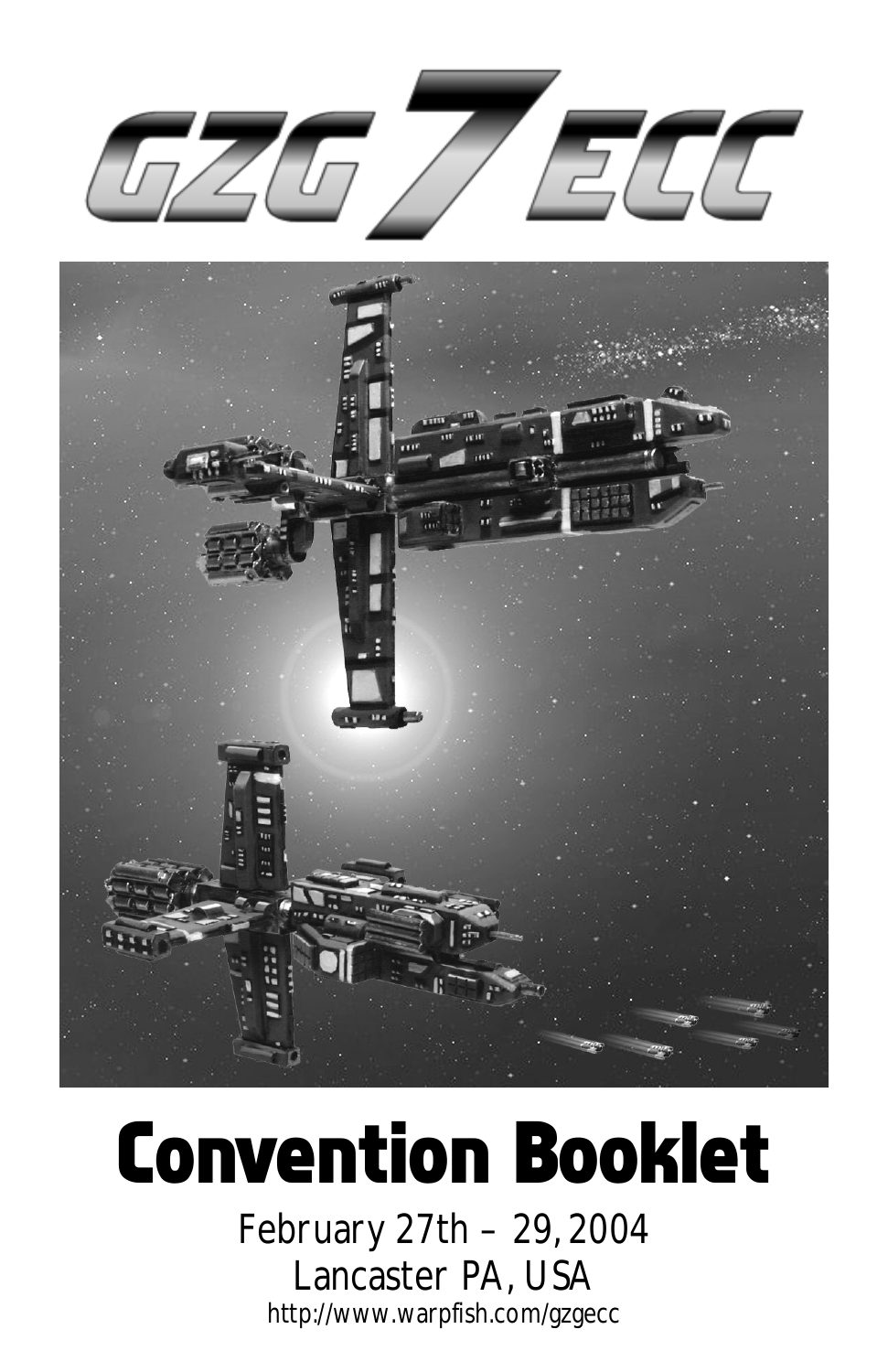# GZG-ECC 7 Information

*Welcome to Lancaster, and GZG-ECC 7! This year, we're happy to welcome the man himself, Jon Tuffley, to our convention, as our Guest of Honor. Please help us welcome him to North America and to our convention! If you have any questions, please feel free to ask any of the committee members. Relax, have fun, and enjoy the games — you're among friends here.*

*Events: As always, the main focus of GZG-ECC are the events. Some events are filled and are no longer accepting players. Other events, however, still have some room, and can accept drop-ins. Sign up at the registration desk to reserve a spot in these events.*

*Vendors: Also, we're pleased to welcome our vendors to the Convention — help support them and take something nice home.*

*Miniatures Contest: On Saturday Afternoon, Mark Kochte runs the GZG-ECC miniatures contest. There are four categories this year (1/300, 25mm, 15mm, and starship) and each person may enter two entries per category. Entries are taken Saturday morning, and the entire convention votes on the miniatures. The prizes are awarded Saturday evening, during our awards ceremony.*

*Painting Workshop: Rick Rutherford is running a painting workshop on Saturday Morning. There is limited space available, so please pre-register at the registration desk.*

*Quote Board: It has become a tradition to write the more memorable quotes on our infamous quote board. Feel free to offer what you hear during the heated conversation of battle.*

*Unofficial Games: This convention is meant for games written or inspired by Jon Tuffley. However, if a table is open, you're welcome to play anything you want. Just double check with the registration desk.*

*Con Shirts: This year, shirts were preordered during registration, though we may still have a couple left. Drop by the registration desk for more information.*

*Volunteers: We always need volunteers to help us run the registration desk, or to even run an event. If you have your minis with you, and feel like running an event on short notice, let us know and we'll announce your event to everybody. People who volunteer get \$5 off their Con admission.*

*Captain's Lounge: This is a place away from the hustle and bustle of the main convention floor. It's a place to play quieter games, eat breakfast, lunch, or dinner, or go to quietly chat while waiting for things to happen.*

*Swap Table: There's a swap table available for gamers wanting to trade or sell some stuff. Talk to Jerry Han if you're interested in selling something.*

*Badges: Everybody should have a name badge with their starship logo on it. If you don't have one, please see us at the registration desk.*

*Door Prizes: Every convention attendee*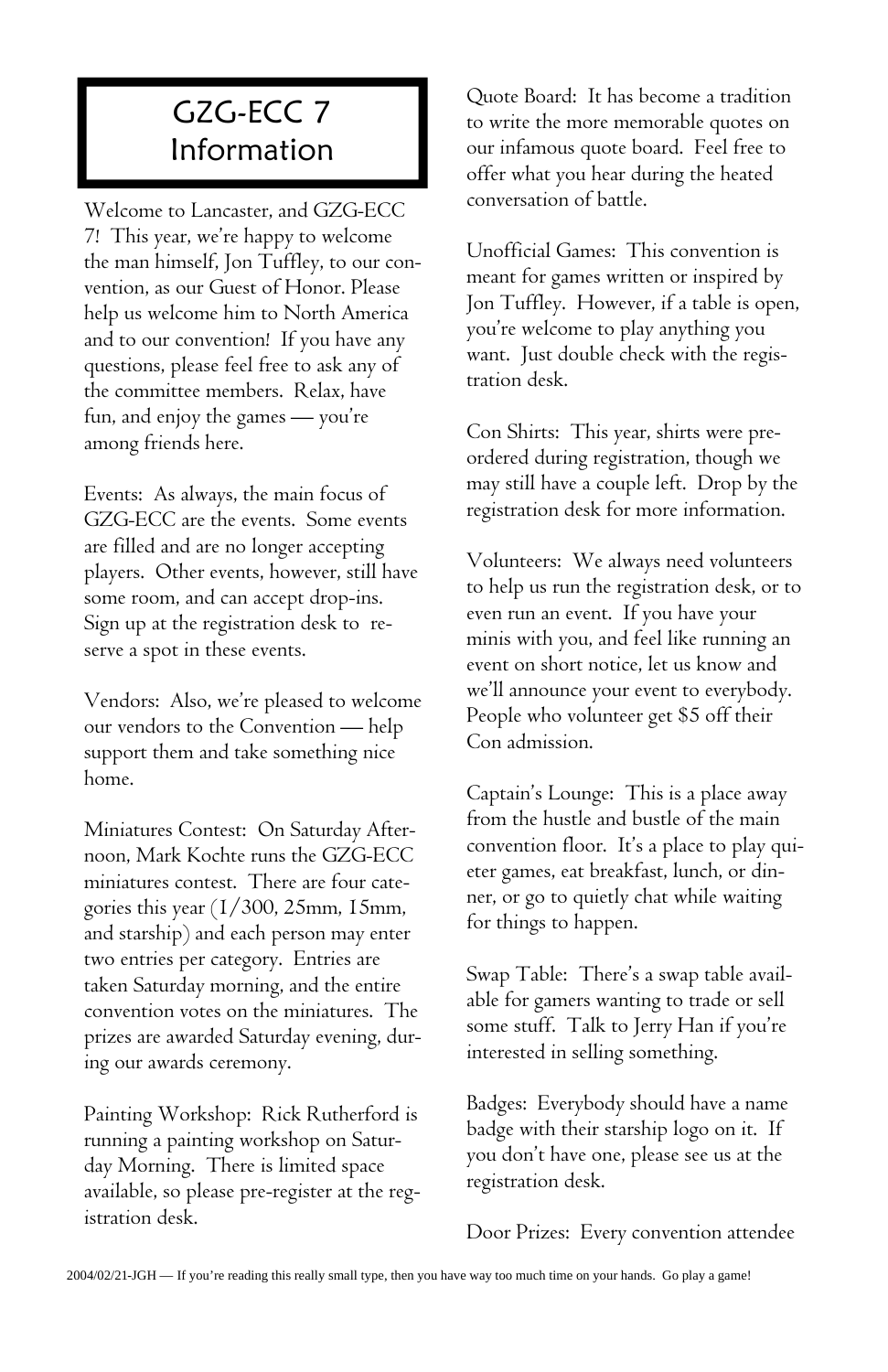*receives a figure or a set of figures from the door prize collection. Talk to a committee member for more details.*

*Food: Food is available from the Hotel restaurant, and from various restaurants located throughout downtown Lancaster. More information is located in the Lancaster information section of this booklet. You are allowed to bring food into the convention areas, but please be careful with it.*

*Tourism: Lancaster itself is a wonderful place to look around. Spend a couple of hours and tour historic sections of the city, or visit Pennsylvania Dutch County.* 

*Survey: And as an assistance to us, take a look over our convention survey. Please fill it out and give it back to us. We need your ideas to make next year's event even better.*

*Fleet Book 3 Playtest Full Thrust Fleet Book 3 public playtest sessions will take place on some of the tables marked Open Gaming on Friday Evening or Sunday Morning. Feel free to watch or participate!*

*If you have any questions, please talk to one of the committee members (Jon, Mark or Jerry) — wearing the badges with the UNSC logo. Thanks!*

## HOTEL INFORMATION

*Ramada Inn Brunswick Chestnut & Queen PO Box 749 Lancaster, PA, USA 17608 (717) 397-4801, (800) 821-9258*

## VENDOR LIST

*Decals Express*

*info@wargamesexpress.com http://www.wargamesexpress.com/decals/ index.html 210 Vine St. Munhall, Pennsylvania, USA 15120*

*Starmats Plus* CScheu@clevelandrange.com

*DLD Productions (See Below for Contact Info)*

*Ground Zero Games (See Below for Contact Info)*

## PRIZE SUPPLIERS

*Ground Zero Games jon@gzg.com http://www.gtns.net/gzg/ PO Box 337 Needham Market, Suffolk ENGLAND IP6 8LN*

#### *Brigade Miniatures*

*sales@brigademodels.co.uk http://www.brigademodels.co.uk/ 35, The Hawthorns, Greenacres, Aylesford, Kent, ENGLAND, ME20 7LJ*

#### *DLD Productions*

*http://www.dldproductions.com PO Box 535 Midway City, California, USA 92655 – 0535*

#### *Wargames Express*

*info@wargamesexpress.com http://www.wargamesexpress.com/ wargames/index.html*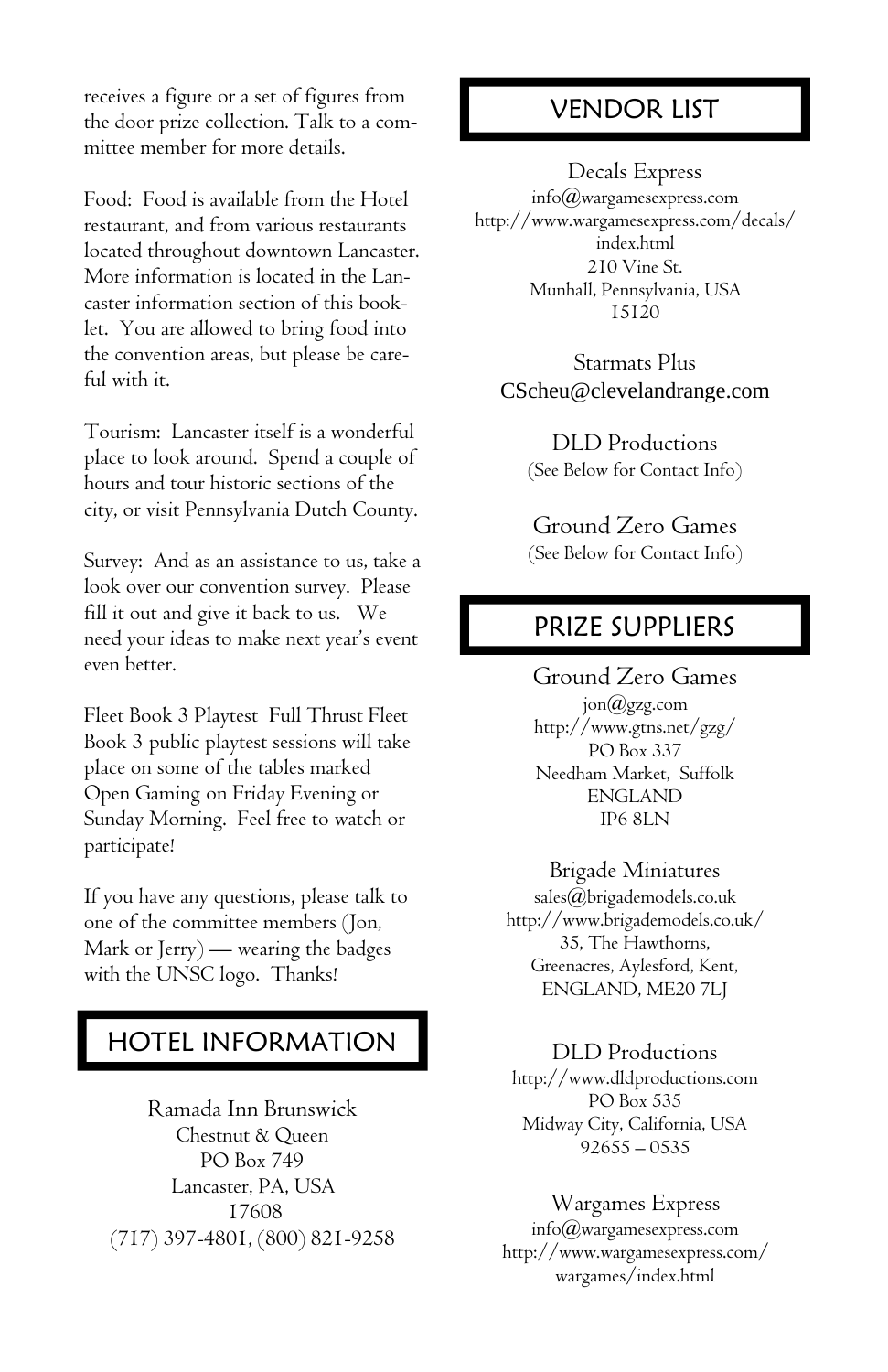

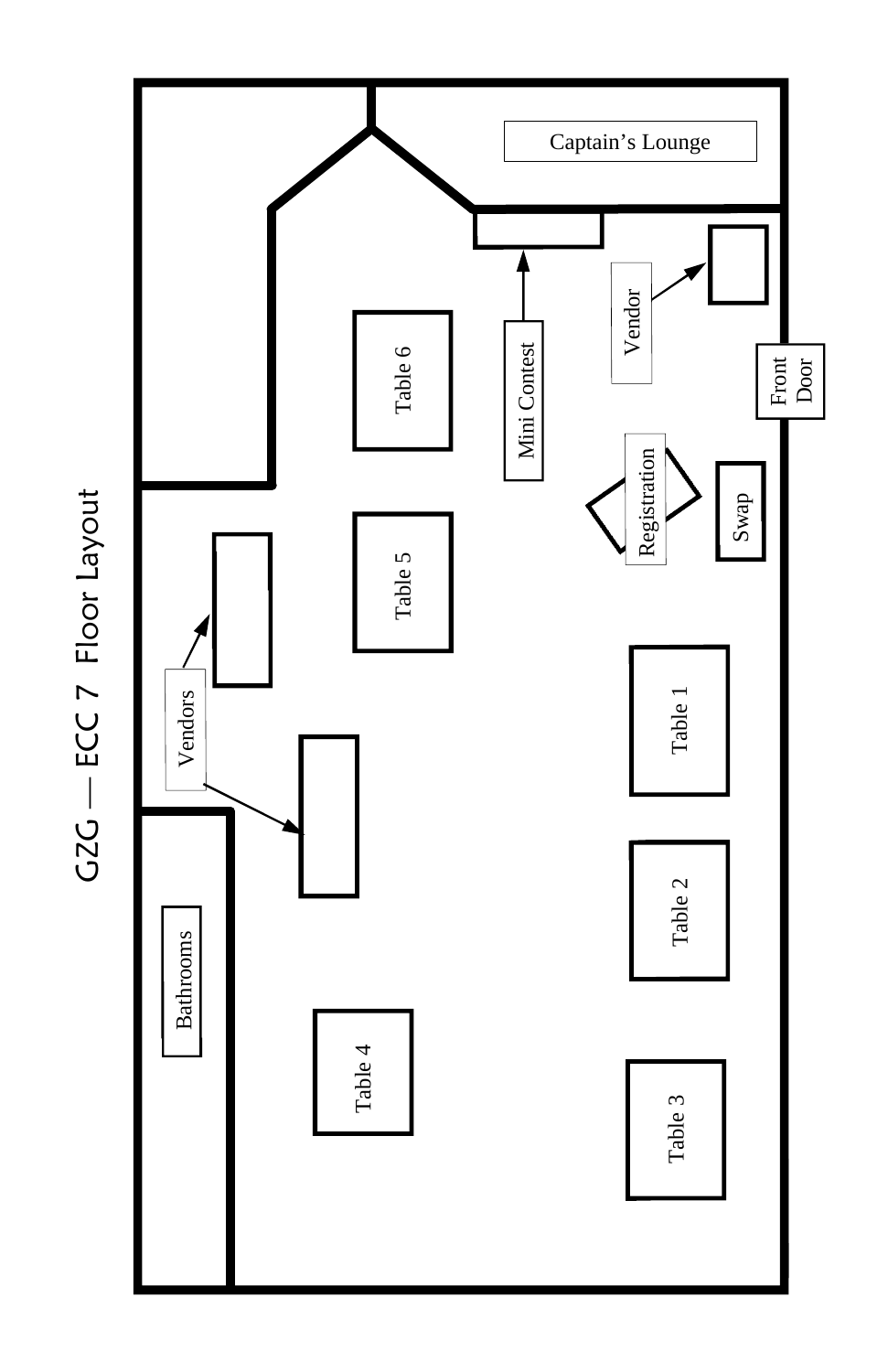GZG - ECC 7 Schedule GZG — ECC 7 Schedule

|                         | $7 - 11$ pm<br>Friday         | $9a$ m – Inn<br>Saturday                  | Saturday<br>$2 - 6$ pm                           | Saturday<br>$7 - 11$ pm                | $9a$ m – $1p$ m<br>Sunday               |
|-------------------------|-------------------------------|-------------------------------------------|--------------------------------------------------|----------------------------------------|-----------------------------------------|
| Table #1<br>E           | Egg McGuffin Fast<br>Take Out | Tournament<br><b>Full Thrust</b>          | Riders on the<br>Storm                           | Tournament<br><b>Full Thrust</b>       | <b>Bremen Corridor</b><br>Ambush in the |
| Table #2<br>E           | <b>Open Gaming</b>            | Tournament<br><b>Full Thrust</b>          | The Corpsicle<br>Scenario                        | Tournament<br><b>Full Thrust</b>       | Last Stand of the<br>Homonovus          |
| Table #3<br>E           | Pod Racing                    | Workshop<br>Painting                      | Sci-Fi Crossover:<br>The Showdown                | Too Many Sharks,<br>Not Enough Fish    | <b>Open Gaming</b>                      |
| Table #4<br>(DS2)       |                               | War of the Worlds WWVII In The Dirt       | $Queso-S.C.U.M.$<br>of the Galaxy<br>Carnage Con | <b>OGRE Bash</b>                       | <b>Battle for</b><br>Durango            |
| (SG2/FMA)<br>Table $#5$ | <b>Open Gaming</b>            | The Mysterious<br>Island of Dr.<br>Carter | The Morning After<br>Termintaor IV:              | They're Baa-ck!<br><b>FMA Sheep 2:</b> | FMA Frag                                |
| (SG2/FMA)<br>Table #6   | Il Metal Anorak<br>Demo<br>扂  | Rescue from<br>Facility 23                | I Hope This<br>Works!                            | The Old Guard                          | Open Gaming                             |
| <b>Special Events</b>   |                               |                                           | <b>Miniatures Contest</b>                        |                                        |                                         |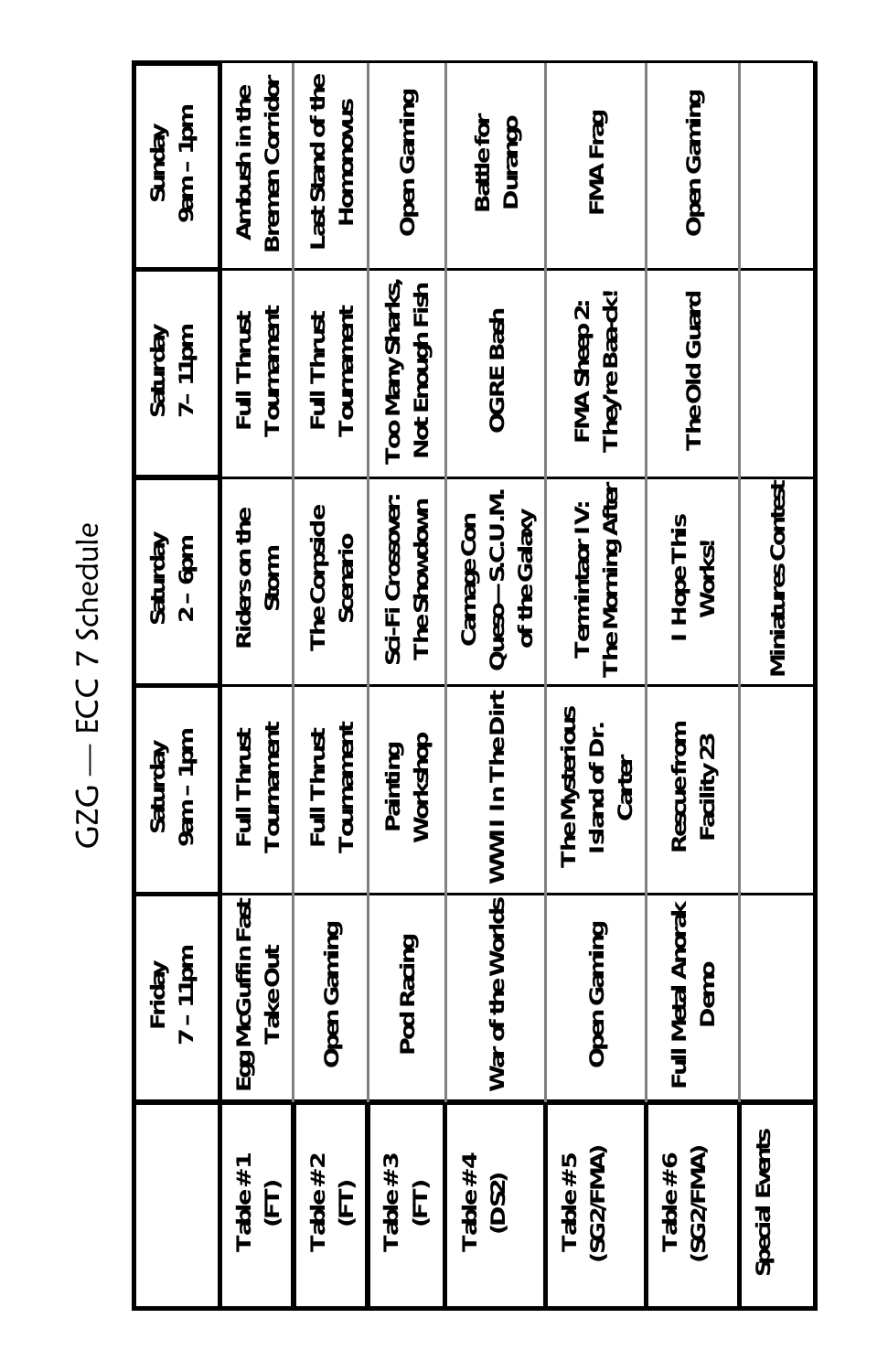### Schedule Explanation

*Open Gaming tables are available to any convention participants to play any games on these tables, though Jon Tuffley rulesets have priority.* 

*Each event description contains the name of the event, the GM, the system, and the number of players. Check at the registration table to see which events still have free spots.*

> Friday Evening Events  $(7 - 11 \text{ pm})$

*Table 1: Egg McGuffin Fast Take Out Jerry Han, FT, 4-6 players Complexity: Introductory*

*Table 2: Open Gaming*

*Table 3: Pod Racing Mike Hudak, FT, 4-12 players Complexity: Introductory*

*Table 4: War of the Worlds Tim Pope, DS2, 2-4 players Complexity: Introductory*

*Table 5: Open Gaming*

*Table 6: FMA Demo Jon Tuffley FMA, 6-8 players Complexity: Introductory*

> Saturday Morning Events  $(9 \text{ am} - 1 \text{ pm})$

*Table 1: Full Thrust Tournament Round 1 & 2 Jon Davis, FT, 4-8 players Complexity: Moderate*

*Table 2: Full Thrust Tournament (See Sat. Morning, Table 1)*

*Table 3: Painting Seminar Rick Rutherford*

*Table 4: World War II in the Dirt Dave Hornung, DS2, 4-6 players Complexity: Moderate*

*Table 5: The Mysterious Island of Dr. Carter Stuart Murray, CineGrunt, 4-6 players Complexity: Introductory*

*Table 6: Rescue from Facility 23 (Zombie Smackdown Part 1) Damond Walker, FMA, 4-6 players Complexity: Introductory*

> Saturday Afternoon Events  $(2 - 6$  pm)

*Table 1: Riders of the Storm Mike Muller, FT, 2-6 players Complexity: Introductory*

*Table 2: The Corpsicle Scenario Bob Yeager, FT, 2-4 players Complexity: Moderate*

*Table 3: Sci-Fi Crossover: The Showdown Dean Gundberg, FT, 2-10 players Complexity: Moderate*

*Table 4: Carnage Con Queso S.C.U.M. of the Galaxy Tony Finan, SG2, 2-8 players Complexity: Moderate*

*Table 5: Terminator IV: The Morning After Aaron Newman, FMA, 3-6 players Complexity: Moderate*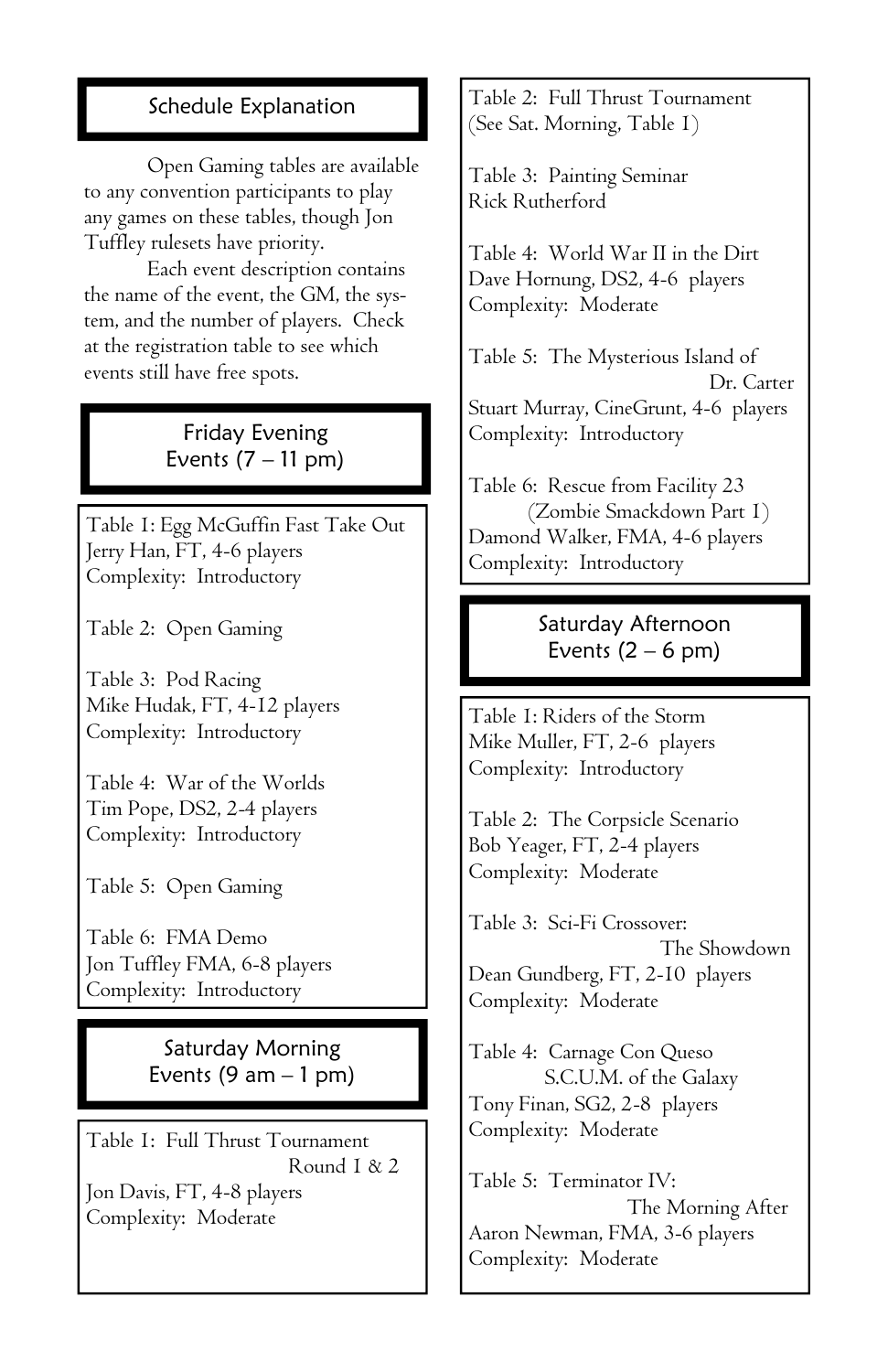*Table 6: I Hope This Thing Works (Zombie Smackdown Part 2) Jerry Accord, FMA, 4-6 players Complexity: Introductory*

> *Don't Forget to Enter the Miniatures Contest!*

Saturday Evening Events (7:30 – 11:30 pm)

*Table 1: Full Thrust Tournament Round 3 & 4*

*Jon Davis, FT, 4-8 players Complexity: Moderate*

*Table 2: Full Thrust Tournament (See Sat. Evening, Table 1)*

*Table 3: Full Thrust Pirates: Too Many Sharks, Not Enough Fish Scott Field, FT, 4-8 players Complexity: Introductory*

*Table 4: Ogre Bash Kochte and Lerchey, DS2, 6-8 players Complexity: Moderate*

*Table 5: FMA Sheep 2 DeBoe & Anon., FMA, 2-8 players Complexity: Introductory*

*Table 6: The Old Guard Mike Miserendino, FMA/DS2,* 

 *4-6 players*

*Complexity: Introductory*

## Sunday Morning Events (9 am– 1 pm)

*Table 1: Ambush in the Bremen Corridor Dan Blezek, FT, 2-6 players Complexity: Moderate*

*Table 2: The Last Stand of the Homonovus Aaron Newman, EFSB, 4-6 players Complexity: Introductory*

*Table 3: Open Gaming*

*Table 4: The Battle of Durango Mark Kochte, DS2, 2-6 players Complexity: Introductory*

*Table 5: FMA Frag Mike Hudak, FMA, 2-8 players Complexity: Introductory*

*Table 6: Open Gaming*

#### *Saturday Afternoon Miniatures Contest Rules (Abridged)*

*You may enter in four categories:* 

- *FT/Starships*
- *Dirtside 2/Epic (1/300)*
- *Stargrunt 2 (25mm)*
- *Stargrunt 2 (15mm)*

*All entries must be painted by the person entering the miniatures. You may submit 2 entries per category, for a maximum of 8. Submissions will be taken by Mark Kochte during the Saturday morning session. SG2 Squads/ DS2 Platoons will count as one entry. A squad with APC will count as two entries.*

*During the Saturday afternoon session, Convention attendees will vote on their favourite miniatures, 2 votes per category. Winners will be announced Saturday evening, before the start of the evening session. Entries can be reclaimed after the award ceremony.*

*Please talk to Mark Kochte if you have any questions.*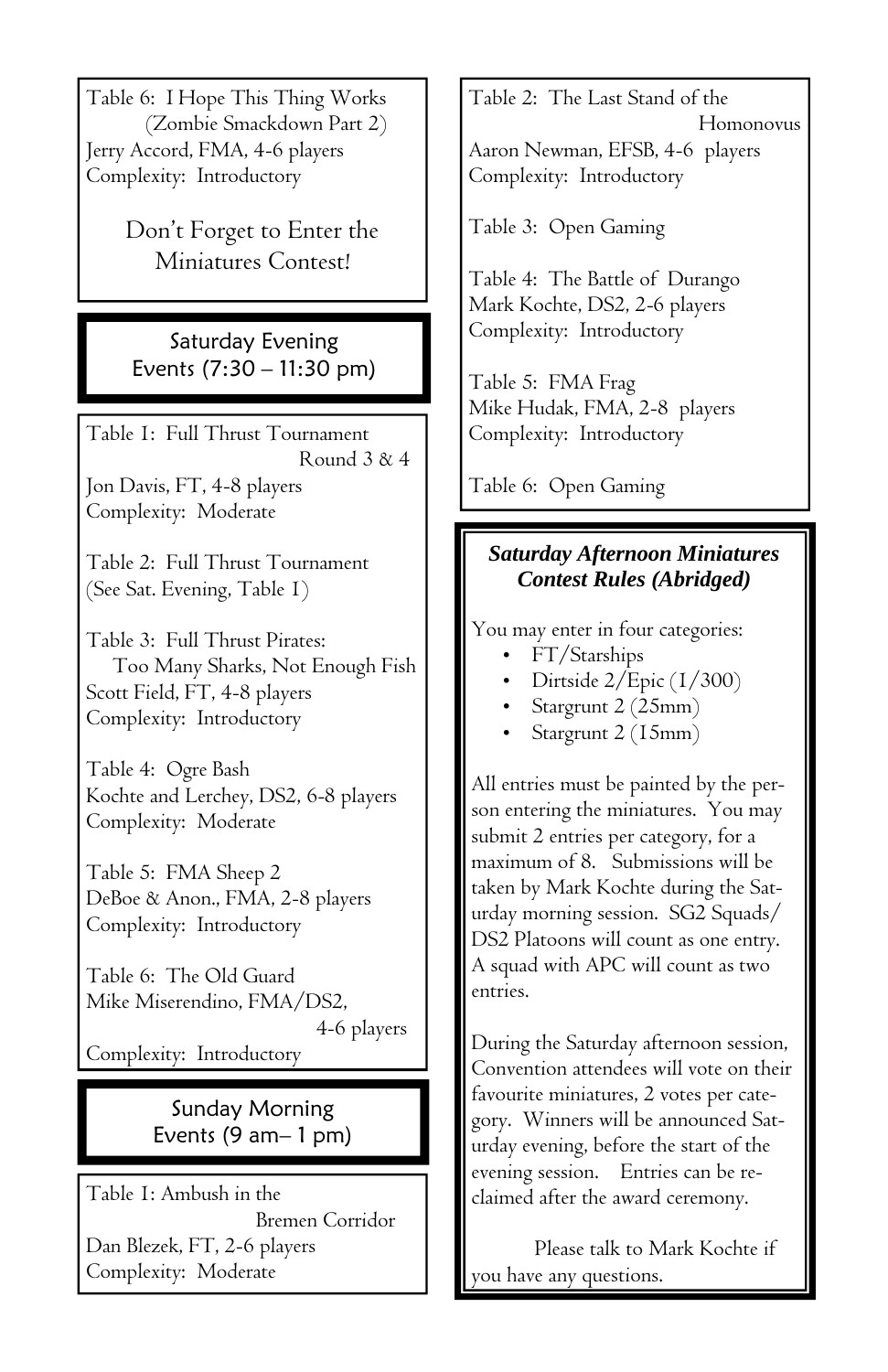## Lancaster, Pennsylvania

*During the Revolutionary War, Lancaster was the largest inland city in the* 

*Colonies. It was capital of the nation for 1 day, Sept. 27, 1777, when Congress stopped in Lancaster as it fled Philadelpha after the Battle of Brandywine. Lancaster was the state capital from 1799-1812.* 

*The city is in the heart of Lancaster County, known for its Amish and Mennonite population, its picturesque and produc-*



*tive farms and its heaping platters of Pennsylvania Dutch food. The Visitor Information Center, on US 30 at the Greenfield Road exit, presents a brief orientation to the area through exhibits, a multi-image program, brochures and maps.* 

*Pennsylvania Dutch Convention and Visitors Bureau: 501 Greenfield Rd., Lancaster,PA, 17061 (717) 299 - 8901 (800) 723 - 8824 http://www.cityoflancasterpa.com/ http://www.padutchcountry.com/*

## Attractions in and around Lancaster

#### *Central Market*

*King St, Just west of Queen St* 

*Central Market's distinctive towers are easy to find among other buildings at Penn Square. Inside, more than 80 friendly stand holders and a bounty of freshness combine in a historic atmosphere.*

#### *Bird-In-Hand Farmer's Market Rt 340 & Maple Ave — (717) 393-9674*

*Indoor Farmers Market featuring local vendors with a wide variety of homemade goodies. Fresh meats, cheese, fruits & vegetables, baked & canned goods, spices, and candy. Other stores on the premises: The Glass Factory, Bird-in-Hand Candle & Gifts, Farmers Market Gift Shop, Snyders Crafts, and Fashion Brand Linens & Lingerie.*

*Museum of Nat. History and Sci. 400 College Ave. — (717) 291-3941 The North Museum of Natural History & Science*  *exhibits, special events, lecture programs, live animals, field trips and the third largest planetarium in Pennsylvania make the North Museum the center for science learning adventure in the Lancaster area.*

### *LaserDome Exit 230 on 283 West — (717) 492-0002*

*Laserdome is high tech fun! The perfect place to party. Featuring laser tag, laser shows, a state of the art arcade. Affordable. Open to the public Tues.- Thurs.-3pm-10pm, Fri. 3pm-1am, Sat. noon-1am and Sun. noon-11pm, closed Mondays.*

#### *Park City Centre Mall Rt 30 & Harrisburg Pk — (717) 393-9674*

*1.4 million square foot super regional enclosed shopping center with five department store anchors, 170 merchants, sit down dining options, food court with kids play area, carousel.*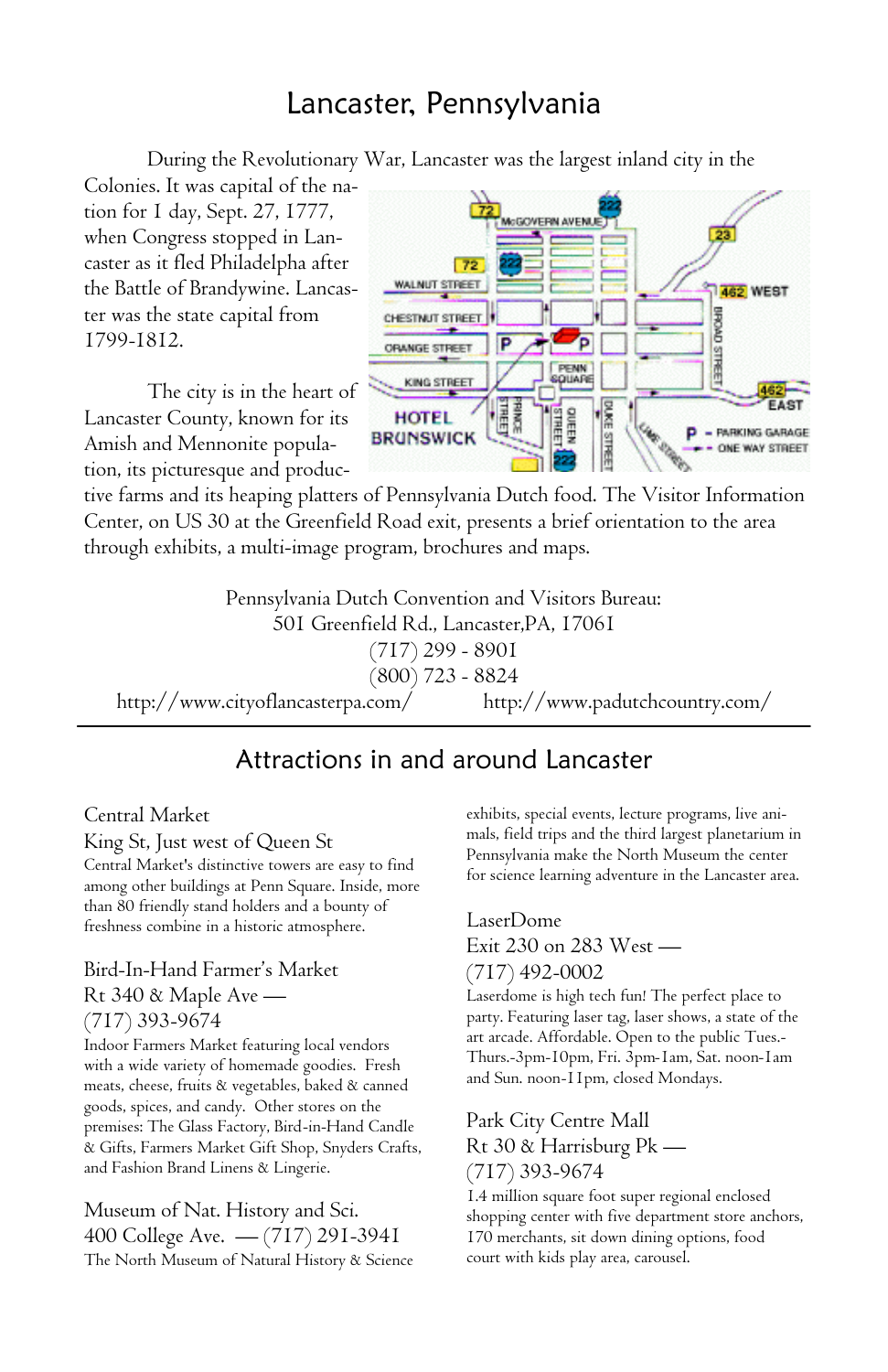*We've compiled a list of restaurants within a (roughly) 10 minute walking distance from the hotel. This list was compiled in November, 2001, from Lancaster information available from Ya*hoo.com. Thus, we can't really tell how accurate it is. This is provided just as a suggestion in case you want to prowl around and find something away from the hotel. This is listed in order *of distance.*

|                                          | <b>Inside the Hotel</b> |                    |
|------------------------------------------|-------------------------|--------------------|
| Maxwell Curry's (Hotel Cafe)             |                         | $(717)$ 397-4801   |
| <b>House Of Pizza</b>                    | <b>23 W Chestnut St</b> | $(717)$ 393-1747   |
| <b>Marion Court Room</b>                 | 7 Marion Ct             | $(717)$ 399-1970   |
| Penn Taco Inc                            | <b>241 N Prince St</b>  | $(717)$ 392-5434   |
| <b>Eighty Eight Chinese Express</b>      | 31 N Queen St           | $(717)$ 399-8898   |
| <b>Lancaster Legal Bagel Co</b>          | 22 E Orange St          | $(717) 290 - 7777$ |
| Isaac's Deli Inc                         | 44 N Queen St           | $(717)$ 394-5544   |
| <b>Zimmerman's Restaurant</b>            | 66 N Queen St           | (717) 394-6977     |
| <b>Meritage Restaurant</b>               | 51 N Market St          | $(717)$ 396-1189   |
| <b>Gallo Rosso</b>                       | 337 N Queen St          | $(717)$ 392-5616   |
| <b>Onion's Cafe</b>                      | 340 N Queen St          | $(717)$ 396-8777   |
| <b>Primos Steak &amp; Seafoodrill</b>    | 335 N Queen St          | $(717)$ 394-7181   |
| <b>Subway Sandwiches &amp; Salads</b>    | 106 W Orange St         | (717) 295-7500     |
| <b>Wish You Were Here</b>                | 108 W Orange St         | $(717) 299 - 5157$ |
| <b>My Place Pizza</b>                    | 12 N Queen St           | (717) 393-6405     |
| <b>Carr's Restaurant</b>                 | 50 W Grant St           | (717) 299-7090     |
| <b>Loft Restaurant</b>                   | 201 W Orange St         | (717) 299-0661     |
| <b>Carriage House</b>                    | 320 N Cherry St         | $(717) 293 - 9597$ |
| <b>Red Rose Luncheonette</b>             | 101 E King St           | $(717)$ 392-8620   |
| <b>Thyme &amp; Seasons Catering</b>      | 111 E King St           | $(717)$ 394-5554   |
| <b>Rick's Deli Restaurant</b>            |                         |                    |
|                                          | 50 W King St            | (717) 299-7295     |
| Pressroom                                | 26-28 W King St         | $(717)$ 399-5400   |
| <b>Burger Towne</b>                      | 106 E King St           | $(717)$ 394-1614   |
| <b>Caribbean Breeze Inc</b>              | 217 W King St           | $(717) 295 - 7008$ |
| Mc Fly's Pub                             | <b>10 S Prince St</b>   | (717) 299-3456     |
| <b>Molly's Pub</b>                       | 253 E Chestnut St       | $(717)$ 396-0225   |
| <b>Mc Donald's</b>                       | 210 W King St           | $(717) 299 - 6699$ |
| <b>Golden Eagle Tavern &amp; Chinese</b> | 170 E King St           | $(717)$ 396-7987   |
| <b>Beverdare Inn</b>                     | 402 N Queen St          | (717) 394-2422     |
| <b>Sun Restaurant</b>                    | 50 W James St           | (717) 394-8539     |
| <b>Steak-Out</b>                         | 1 W James St            | $(717)$ 392-7900   |
| <b>Tops Market &amp; Grill</b>           | <b>28 E Vine St</b>     | $(717)$ 399-5411   |
| Fred & Mary's Coffee House               | 323 W Lemon St          | $(717)$ 397-4544   |
| <b>Mamma Mia Pizzeria</b>                | 155 E James St          | (717) 392-4892     |
| Lombardo's Italian American              | 216 Harrisburg Ave      | (717) 394-3749     |
| J-M Bistro & Pub                         | <b>300 W James St</b>   | $(717)$ 392-5656   |
| <b>Speed's Sandwich Shop</b>             | 318 E King St           | $(717)$ 392-9814   |
| <b>Strawberry Hill</b>                   | 128 W Strawberry St     | $(717) 299 - 9910$ |
| <b>Deportivo Restaurant</b>              | 407 E King St           | (717) 481-5506     |
| <b>Griffin Larry</b>                     | <b>603 N Prince St</b>  | $(717)$ 399-9919   |
| <b>Frank's Place</b>                     | 601 N Lime St           |                    |
| <b>La Familia Restaurant</b>             | <b>424 S Duke St</b>    | $(717) 299 - 3131$ |
|                                          |                         | $(717) 299 - 9688$ |
| <b>Portofino Italian Ristorante</b>      | 254 E Frederick St      | (717) 394-1635     |
| <b>Green Briar Cafe</b>                  | 47 W New St             | $(717) 299 - 5797$ |
| <b>Dominion Pizza</b>                    | 308 S Queen St          | $(717)$ 393-4239   |
| <b>Kegel's Seafood Restaurant</b>        | 551 W King St           | $(717)$ 397-2832   |
| KFC                                      | 480 S Duke St           | $(717)$ 392-3534   |
|                                          |                         |                    |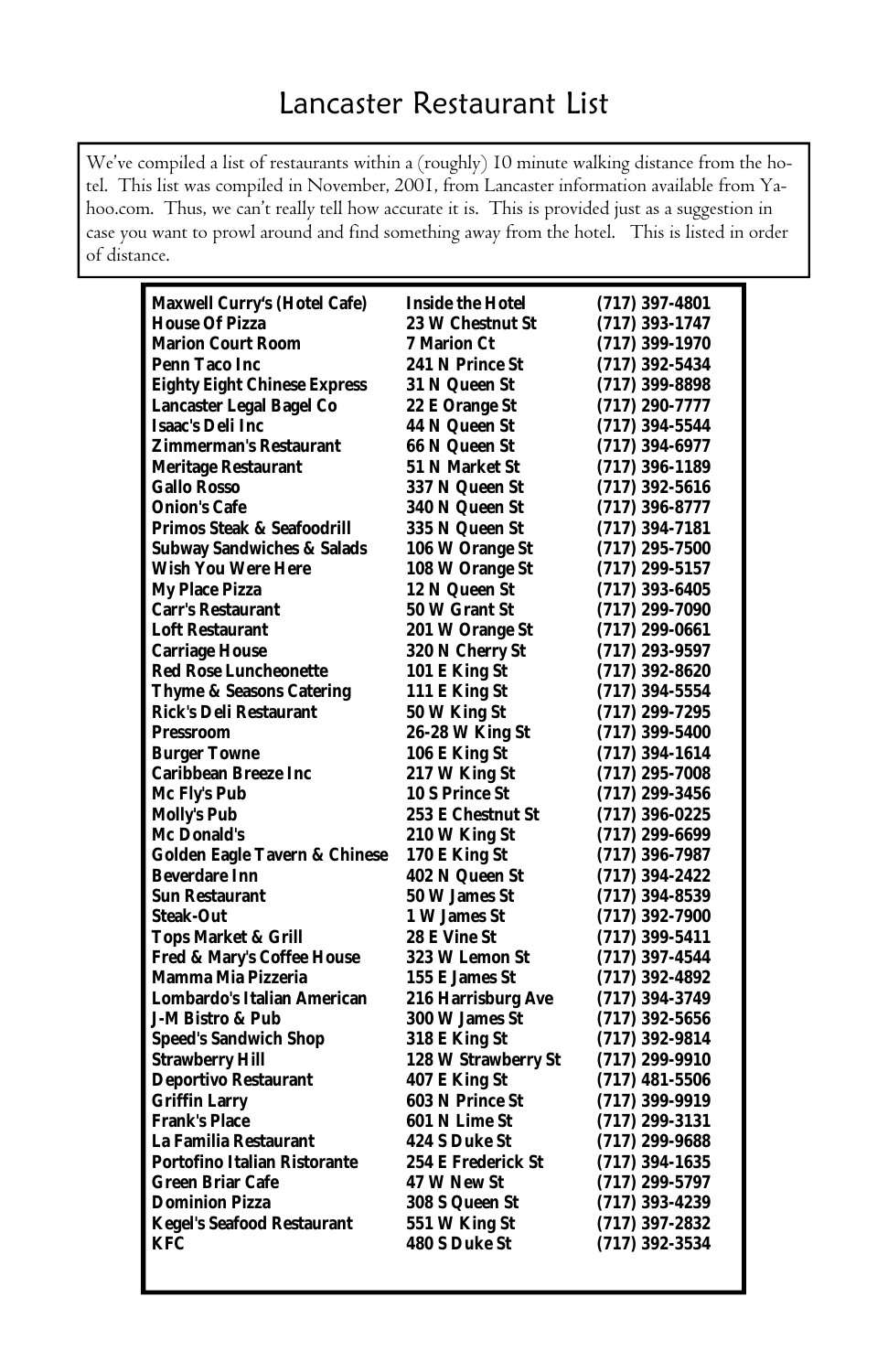# The GZG-ECC 7 Committee

## *Jon Davis, Jerry Han, Mark Kochte*

## Thanks to…

*Our Vendors: Carl Scheu (Starmats Plus) David Dunn (DLD Productions) Yerin Kay (Decals Express)*

*Our Prize Suppliers: David Dunn (DLD Productions) Tony Francis (Brigade Models) John K. Lerchey (Wargames Express)*

*Nicole Taylor and the staff at Ramada Brunswick*

*Agis Neugebauer for shirt art Adrian Johnson for shirt art suggestions*

*All our volunteers for running their great events.*

*And, our Guest of Honor, Jon Tuffley of Ground Zero Games, for prizes, support, and inspiration, as always.*

## **Finally, thank you for coming to GZG-ECC 7!**

**Without you, this convention would not exist. We hope to see you next year!**



GZG-ECC 7 Wrap-up and GZG-ECC 8 info at: http://www.warpfish.com/gzgecc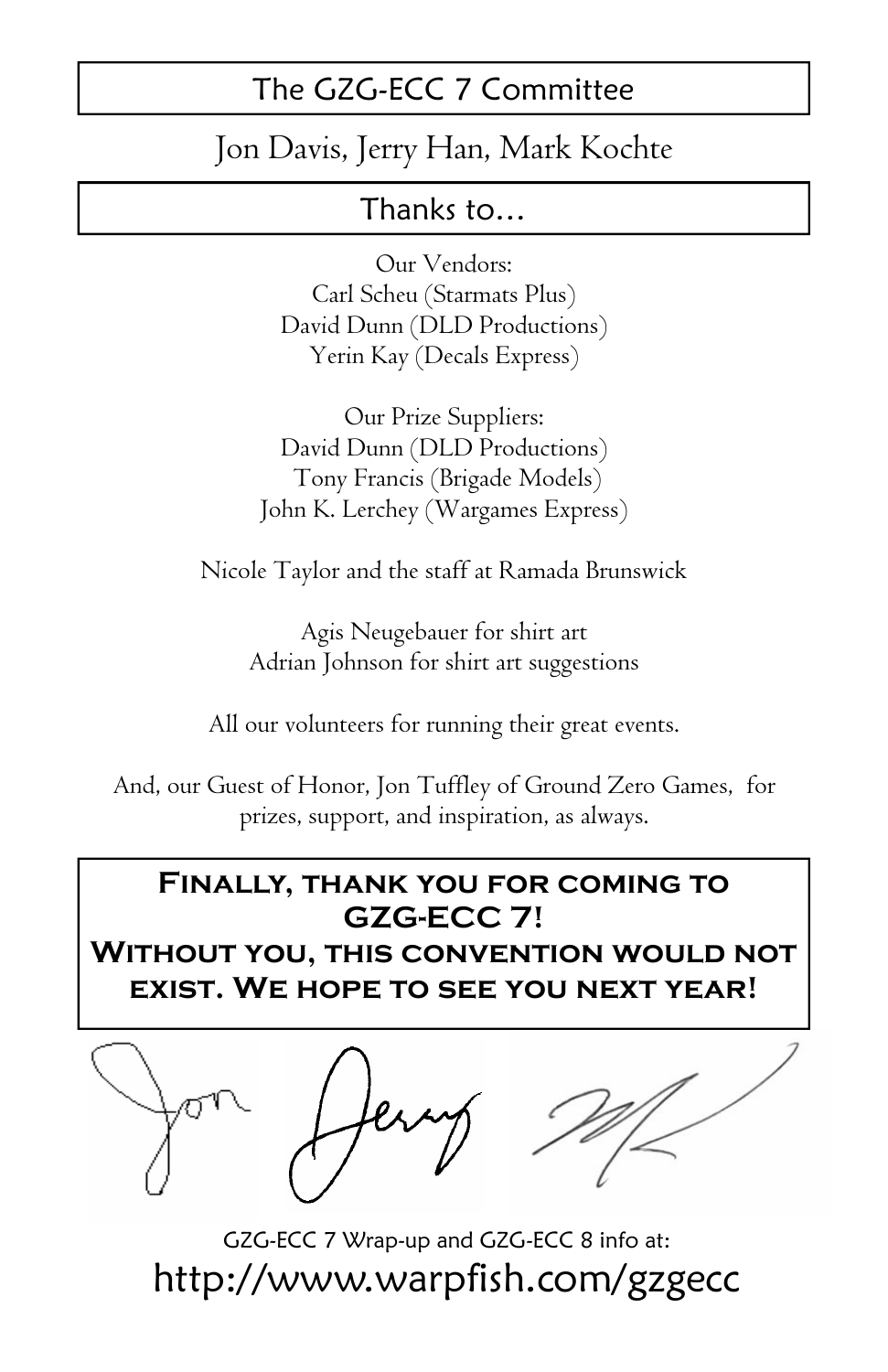# GZG-ECC 7 After Convention Survey

*We're always looking for suggestions to improve things for future years. We want to continue to develop GZG-ECC as one of the best small conventions around. Please take a moment to fill this form out, detach it from the program, and leave it at the registration desk, or give it to one of the Committee, or mail it to the address below. Thanks for your time!*

|                          | <b>Rank</b><br>(5=best)                                                   | <b>Comments</b><br>(Name of Event) |
|--------------------------|---------------------------------------------------------------------------|------------------------------------|
| Registration             | $\overline{4}$<br>3 <sup>7</sup><br>2 <sub>1</sub><br>5                   |                                    |
| Vendors                  | 3 <sup>7</sup><br>2 <sub>1</sub><br>5<br>$\overline{4}$                   |                                    |
| Food and Snacks          | $\overline{4}$<br>3 <sup>7</sup><br>$\overline{2}$<br>5<br>$\overline{1}$ |                                    |
| Main Room                | 5<br>4 3 2 1                                                              |                                    |
| Miniatures Contest       | 3 <sup>2</sup><br>5<br>$\overline{4}$<br>$\mathbf{1}$                     |                                    |
| Website                  | 4 3 2 1<br>5                                                              |                                    |
| Prizes                   | $\overline{4}$<br>3 <sup>7</sup><br>$\overline{2}$<br>5<br>$\mathbf{1}$   |                                    |
| Awards Ceremony          | 4 3 2<br>5<br>$\overline{1}$                                              |                                    |
| Registration Package     | 4 3 2<br>5<br>$\overline{1}$                                              |                                    |
| Friday Event             | $4 \quad 3$<br>2 <sub>1</sub><br>5                                        |                                    |
| Saturday Morning Event   | 5<br>4 3 2<br>$\mathbf{1}$                                                |                                    |
| Saturday Afternoon Event | 5<br>4 3 2 1                                                              |                                    |
| Saturday Evening Event   | 5<br>$\overline{4}$<br>3<br>$\overline{2}$<br>1                           |                                    |
| Sunday Event             | 5<br>$\overline{4}$<br>3 <sup>1</sup><br>$2^{\circ}$<br>$\mathbf{1}$      |                                    |

*Jon Davis 1415 Rocco Drive Schenectady, NY, 12303*

MORE ON THE BACK...